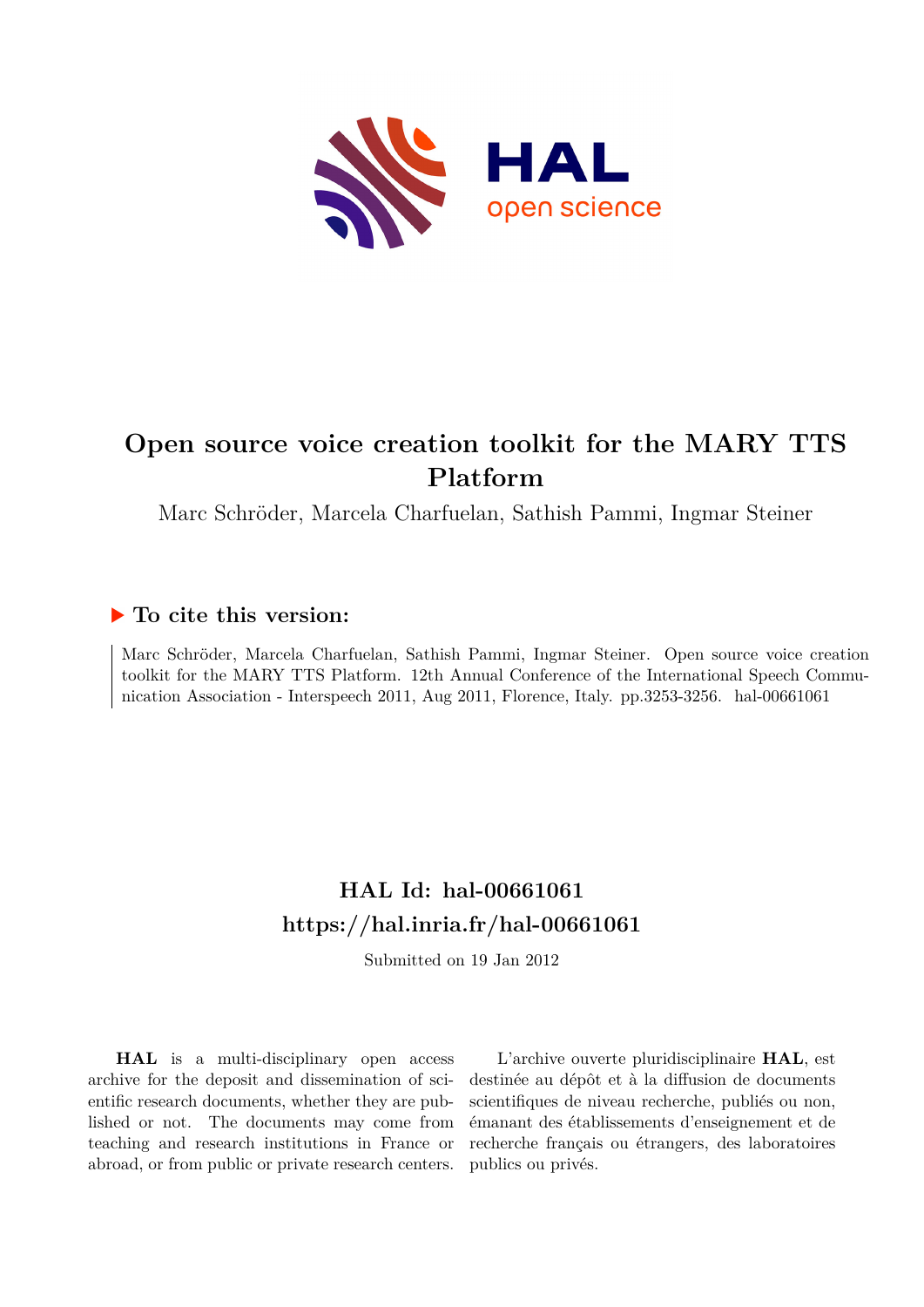

# Open source voice creation toolkit for the MARY TTS Platform

*Marc Schroder, ¨* <sup>1</sup> *Marcela Charfuelan,*<sup>1</sup> *Sathish Pammi,*<sup>1</sup> *Ingmar Steiner*<sup>2</sup>

<sup>1</sup>DFKI GmbH, Language Technology Lab Saarbrücken and Berlin, Germany <sup>2</sup>INRIA/LORIA Speech Group, Nancy, France firstname.lastname@*{*dfki.de|inria.fr*}*

Abstract

This paper describes an open source voice creation toolkit that supports the creation of unit selection and HMM-based voices, for the MARY (Modular Architecture for Research on speech Synthesis) TTS platform. The toolkit can be easily employed to create voices in the languages already supported by MARY TTS, but also provides the tools and generic reusable run-time system modules to add new languages. The voice creation toolkit is mainly intended to be used by research groups on speech technology throughout the world, notably those who do not have their own pre-existing technology yet. We try to provide them with a reusable technology that lowers the entrance barrier for them, making it easier to get started. The toolkit is developed in Java and includes an intuitive Graphical User Interface (GUI) for most of the common tasks in the creation of a synthetic voice. We present the toolkit and discuss a number of interoperability issues.

Index Terms: Speech synthesis, multilingual, unit selection, HMM-based synthesis

## 1. Introduction

The task of building synthetic voices requires not only a large number of steps but also patience and care, as advised by the developers of Festvox [1], one of the most important and popular tools for creating synthetic voices. Experience with creating synthetic voices has shown that going from one step to another is not always a straightforward task, especially for users who do not have expert knowledge of speech synthesis or when a voice should be created from scratch. In order to simplify the task of building new voices we have created a toolkit aimed to streamline the task of building a new synthesis voice from text and audio recordings. This toolkit is included in the latest version of MARY  $TTS<sup>1</sup>$  (version 4.3) and supports the creation of unit selection and HMM-based voices on the languages already supported by MARY: US English, British English, German, Turkish, Russian, and Telugu.

Among the open source voice creation toolkits available nowadays by far the most used system is Festival and its sister project Festvox [1], which offers a free, portable, language independent, run-time speech synthesis engine for various platforms under various APIs with detailed documentation for building new synthetic voices. Another popular speech synthesis tool, free for non-commercial use but not available as open source, is the MBROLA system, a speech synthesiser based on the concatenation of diphones. For creating a new voice, a diphone database should be provided to the MBROLA team, who will process and adapt it to the MBROLA format for free. The resulting MBROLA diphone database is made available for noncommercial, non-military use as part of the MBROLA project [2]. One of the latest open source systems for developing statistic fully parametric speech synthesis is the HMM-based Speech Synthesis System (HTS), first version released in 2002. HTS and hts engine API do not include any text analyser, but the Festival system, the MARY TTS system, or any equivalent text analyser can be used with HTS. For the MARY TTS system the hts engine has been ported to Java [3]. The development of a new voice with the HTS system is fully documented including training demos [4].

Most of the systems described above provide guidelines and recipe lists of the steps to follow in order to create a new voice. In most of the cases, it is expected that the developer has a basic knowledge of the TTS system and speech signal processing and in some cases minimal programming skills. In MARY TTS, we have developed, in Java, a voice creation toolkit [5] that includes graphical user interfaces (GUIs) for most of the common tasks in the creation of a synthetic voice. This aims to facilitate the understanding of the whole process and to streamline the steps. All the steps are documented in the MARY wiki pages (http://mary.opendfki.de/wiki) and there is also the possibility to get support via the MARY mailing lists. The toolkit supports the creation of new voices for existing languages, as well as a set of tools and generic run-time system modules for adding support for a new language to MARY TTS.

The paper is organised as follows: in Section 2 we describe the MARY multilingual voice creation toolkit, explaining briefly the support for the creation of a new language and the voice building process. We report on some experience with the toolkit in Section 3. We discuss a number of interoperability issues in Section 4.

# 2. Toolkit workflow

The steps required to add support for a new language from scratch are illustrated in Figure 1. Two main tasks can be distinguished: (i) building at least a basic set of natural language processing (NLP) components for the new language, carrying out tasks such as tokenisation and phonemic transcription (left branch in Figure 1); and (ii) the creation of a voice in the new language (right branch in Figure 1). Whereas high-quality support of a language will usually require language-specific processing components, it is often possible to reach at least a basic support for a language using generic methods [1]. In the following two sections we briefly explain these two branches.

<sup>1</sup>http://mary.dfki.de/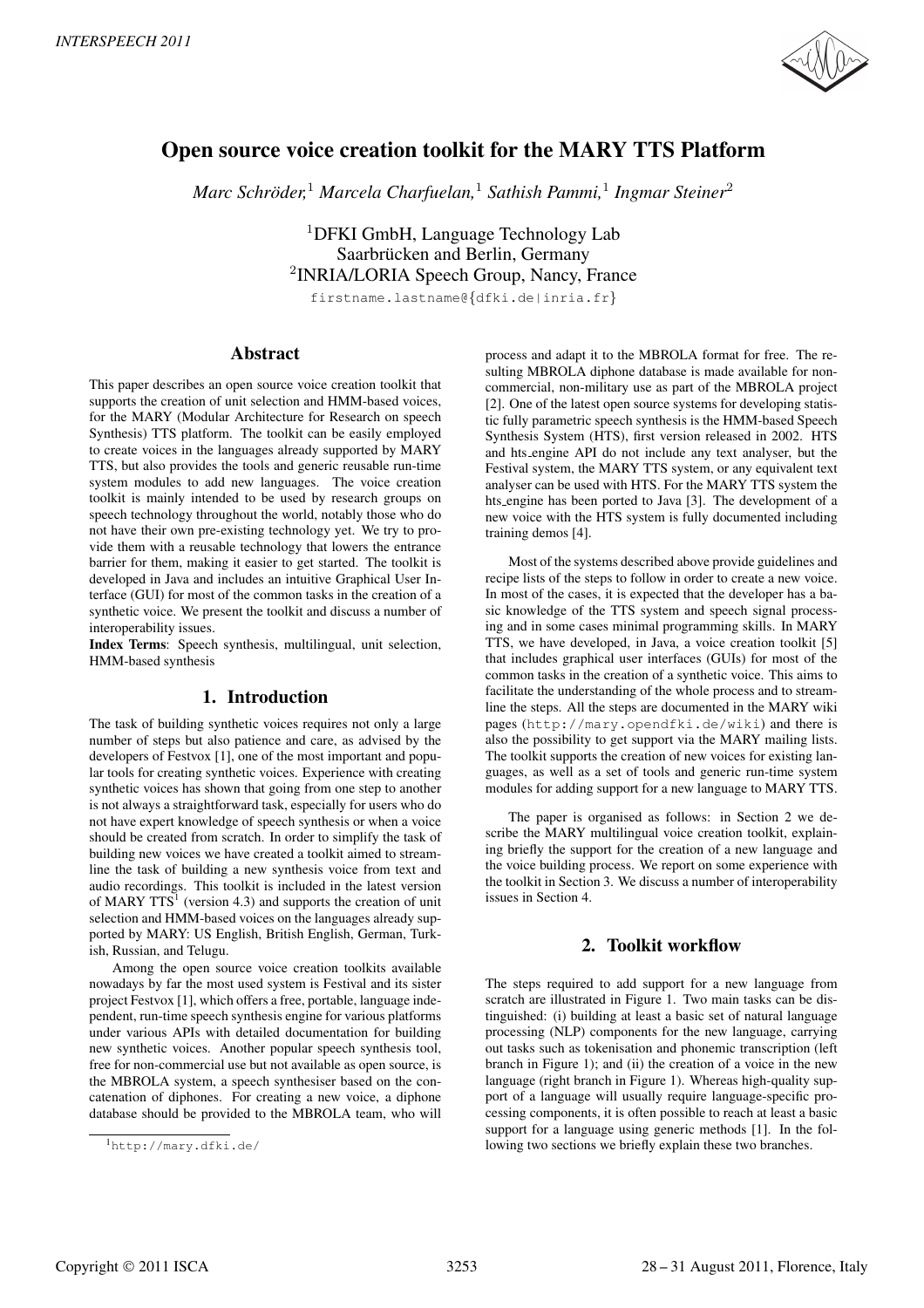

Figure 1: Workflow for multilingual voice creation in MARY TTS, more information about this tool can be found in: http://mary.opendfki.de/wiki/VoiceImportToolsTutorial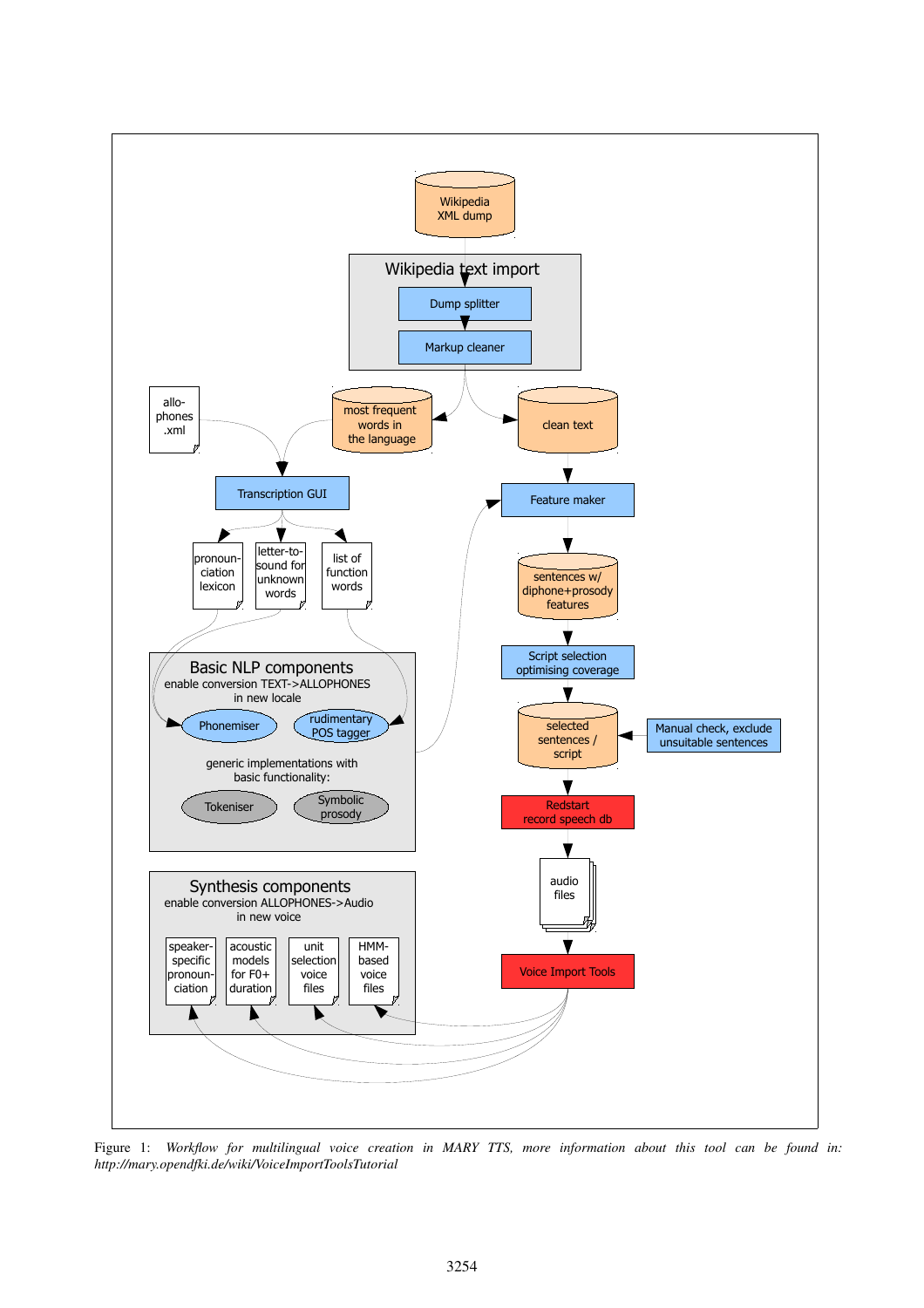#### 2.1. New language support

Our workflow starts with a substantial body of Unicode text in the target language, such as a dump of Wikipedia in that language. After automatically extracting text without markup, as well as the most frequent words, the first step is to build up a pronunciation lexicon, letter-to-sound rules for unknown words and a list of function words.

Our toolkit provides a *Transcription GUI*, which a language expert can use to generate a pronunciation dictionary. An allophones.xml file defines the allophones of the target language that can be used for transcription, and it characterises them using a set of phonetic features. The features include length, height, frontness and lip rounding for vowels, as well as type, place of articulation and voicing for consonants. If other features are distinctive in a given language, additional features can be added without any problems. The allophones file has to be prepared manually by a language expert.

Once the allophones file for a target language is available, a language expert or at least a native speaker can use the Transcription GUI to transcribe as many of the most frequent words as possible using the allophone inventory. The tool supports this task by training, on the available data, a letter-to-sound predictor which can propose candidate transcriptions for untranscribed words. Furthermore, it is possible to mark function words in the list in order to enable a simplistic POS tagger, which works based on simple context-free string matching. Where a better quality POS tagger or morphological analysis is required, a custom TTS module needs to be implemented. This is unproblematic due to the modular architecture of the MARY TTS system.

With this minimal manual input for a new language, a simple NLP system can be built, using a generic tokeniser and a rule-based prediction of symbolic prosody.

#### 2.2. Voice-building process

Once the NLP component has been developed, the task of creating a voice can be pursued (right branch in Figure 1).

First, a recording script providing good diphone and prosodic coverage is selected from the text collection [6]. Using the NLP components a *feature maker* component annotates each sentence in the text database with diphone and prosody features to be used in a greedy selection. The resulting collection of sentences can be used as the recording script for voice recordings with our tool *Redstart*. The recorded audio files can then be processed by our voice import tools which generate a unit selection and/or an HMM-based voice, as well as speaker-specific prediction components for acoustic parameters. If, during the voice-building process, force-aligned transcriptions were manually corrected, it is also possible to predict *speaker-specific pronunciations*. In the following these steps are explained in more detail.

#### *2.2.1. Optimal text selection*

Creating a recording script that provides a good diphone and prosodic coverage is not a trivial task. In the MARY voice creation toolkit a greedy algorithm is used for selecting sentences to optimise coverage. Three parameters are taken into account: the units, coverage definition and stop criteria. Units are defined as vectors consisting of three features: phone, next phone and prosody property. The definition of coverage fixes which kind of units are wanted in the final set; in the current version all diphones and their prosodic variation are used. Other aspects like

frequency weights, sentence length, features weight, etc. can be set for optimising the coverage. The stop criteria are a combination of number of sentences, maximum diphone coverage and maximum prosody coverage [6]. The selected sentences then need to be manually checked in order to discard any problematic sentences – e.g., sentences that are too long or that contain words that might be too difficult to pronounce fluently.

If the aim is to support a specific domain, it is possible to either use domain-specific material instead of general-domain text as the basis for selection, or, if the domain is small enough, to manually design a representative set of sentences.

#### *2.2.2. Voice recording*

MARY comes with a tool called Redstart to assist the user in the process of voice recording. The tool displays sentences one by one, and records each sentence into a separate wave file. An estimate of recording time is used to pace the recordings; beep sounds indicate when the microphone is opened and closed. Checks for temporal and amplitude clipping are automatically performed; if in doubt regarding the quality of a recording, the user can play the recorded waveform, display the speech signal and the corresponding spectrogram, pitch, and energy contours, and of course re-record the sentence. No files are overwritten, a history of attempts to utter a given sentence is kept. This way, it is possible to revert to the best recording achieved rather than having to try until a perfect version is produced.

#### *2.2.3. Voice import components*

The voice import tool combines an extensible list of components in a simple GUI, designed primarily to facilitate the creation of new voices by users without expert knowledge of speech synthesis. Several voice import components execute high quality, freely available components specialised for particular tasks, for example, for automatic labelling we can use Festvox EHMM, or for training HMM models we use the scripts provided by HTS adapted to the MARY TTS architecture. Our toolkit provides reasonable baseline configuration settings to external tools to allow non-expert users to execute the tools in a default setting; experts are given the option to configure many aspects if needed.

#### 3. Experience with the toolkit

The toolkit has been successfully applied to the creation, from scratch, of Turkish, Mandarin Chinese, British English and Telugu text-to-speech systems at DFKI.

Members of the open source community have contributed support for Russian, and are working on a number of additional languages, including Italian, Spanish, Swedish, French, and Greek.

To give an example, for the creation of the Turkish voice, the selection of sentences (1170 sentences, approximately 1 hour and 38 minutes of recording) and the semi-automatic transcription of word pronunciations (approximately 500 words) took around 2 weeks, the recordings were done in two days and the creation of a Turkish unit selection voice took between one and two days for a member of the MARY team. The creation of a Turkish HMM-based voice took approximately two days, also for a member of the MARY team.

The unit selection and HMM-based voices available in MARY 4.3 are presented in Table 1.